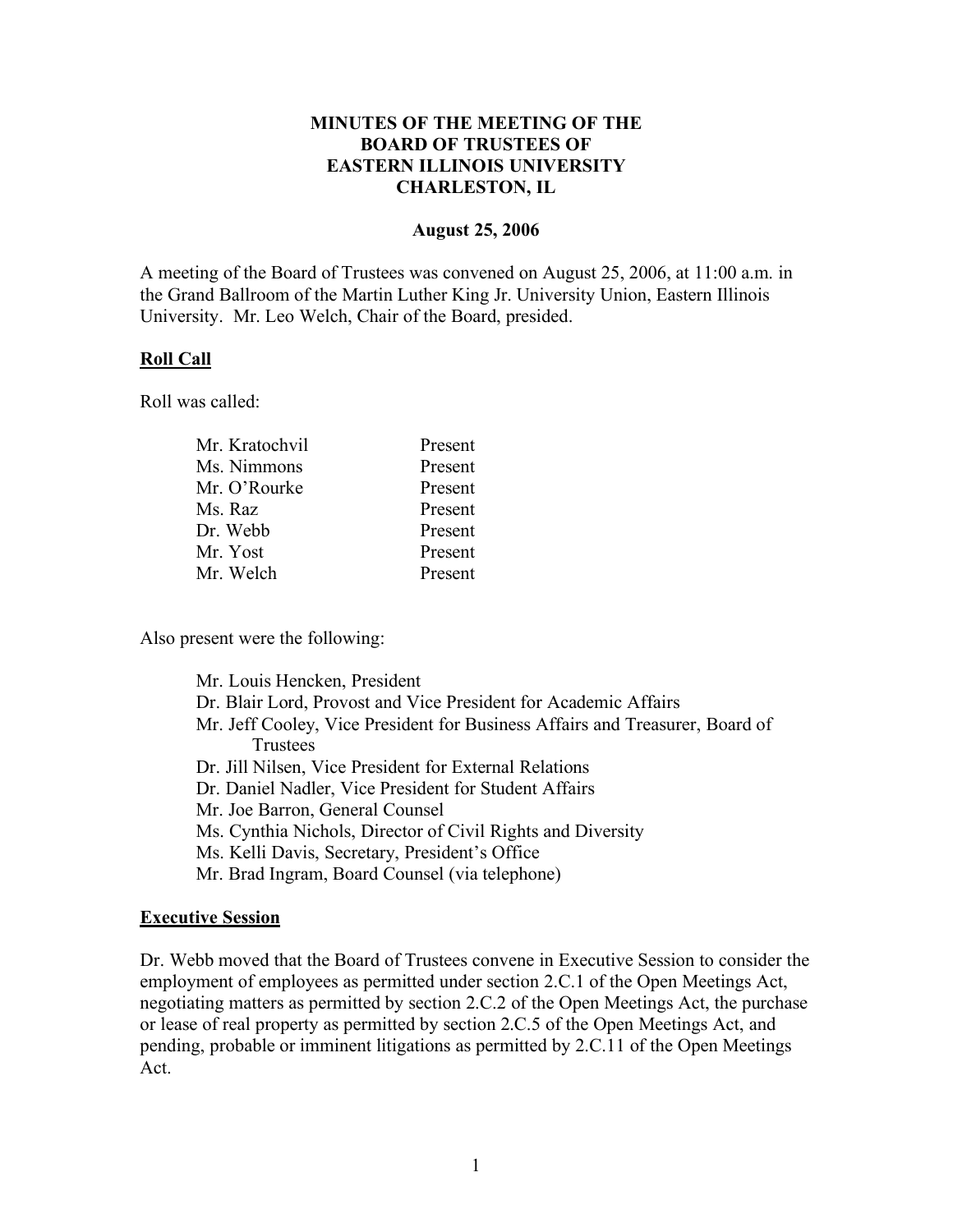Roll call was called and the vote was as follows:

| Mr. Kratochvil | Yes        |
|----------------|------------|
| Ms. Nimmons    | Yes        |
| Mr. O'Rourke   | <b>Yes</b> |
| Ms. Raz        | Yes        |
| Dr. Webb       | <b>Yes</b> |
| Mr. Yost       | Yes        |
| Mr. Welch      | <b>Yes</b> |

Motion carried.

Mr. Yost moved to reconvene in Open Session; Mr. O'Rourke seconded the motion.

Roll was called and the vote was as follows:

| Yes        |
|------------|
| Yes        |
| <b>Yes</b> |
| Yes        |
| <b>Yes</b> |
| Yes        |
| Yes        |
|            |

#### **Action Items**

1. Dr. Webb moved to approve the Design Services contract from Cannon Design, Chicago, Illinois at a cost of \$450,400 (including \$18,000 for reimbursable expenses and \$40,950 for contingencies); Ms. Nimmons seconded the motion.

Roll was called and the vote was as follows:

| Mr. Kratochvil | <b>Yes</b> |
|----------------|------------|
| Ms. Nimmons    | Yes        |
| Mr. O'Rourke   | <b>Yes</b> |
| Ms. Raz        | Yes        |
| Dr. Webb       | Yes        |
| Mr. Yost       | <b>Yes</b> |
| Mr. Welch      | <b>Yes</b> |

Motion carried.

2. Mr. Kratochvil moved to approve the wage agreement for Teamsters Local #26. The tentative agreement was ratified by the bargaining unit on June 22, 2006, and would be effective for the period July 1, 2006 through June 30, 2007. Under terms of the agreement, bargaining unit members would receive a three percent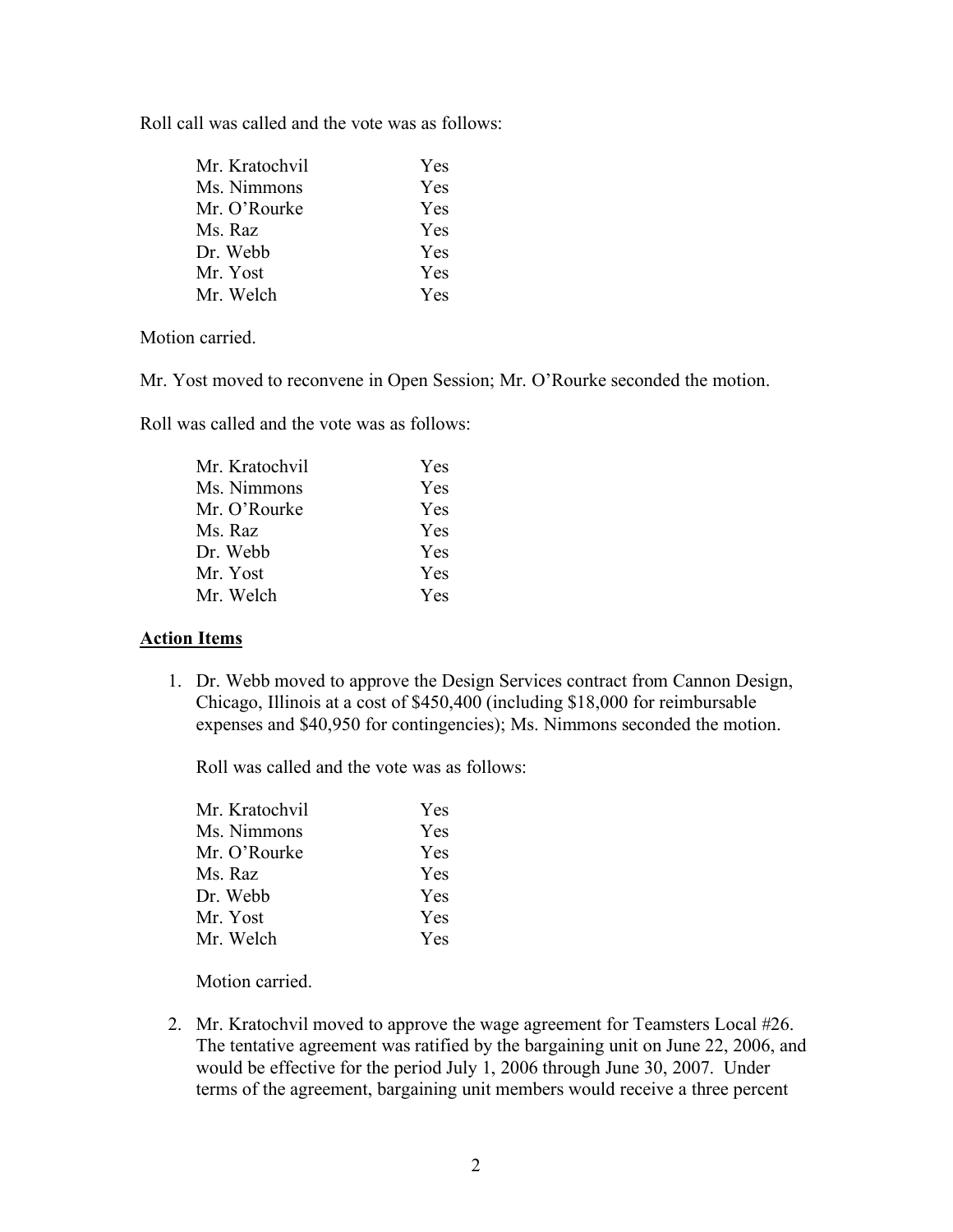(3%) across-the-board wage increase effective July 1, 2006. Estimated cost of 3.0% across-the-board increase for FY2007 is \$15,350; Mr. Yost seconded this motion.

Roll was called and the vote was as follows:

| Mr. Kratochvil | Yes        |
|----------------|------------|
| Ms. Nimmons    | Yes        |
| Mr. O'Rourke   | <b>Yes</b> |
| Ms. Raz        | <b>Yes</b> |
| Dr. Webb       | <b>Yes</b> |
| Mr. Yost       | Yes        |
| Mr. Welch      | <b>Yes</b> |
|                |            |

Motion carried.

3. Mr. Kratochvil moved to approve the successor labor agreement for the American Federation of State, County, and Municipal Employees (AFSCME) Local 981 Clerical Unit. The tentative three (3) year agreement would be effective July 1, 2006 through June 30, 2009 and includes wage provisions and minor language changes. The Union ratified the agreement on August 10, 2006. Under terms of the agreement, members of the bargaining unit would receive a three percent (3%) across-the-board increase effective July 1, 2006, a three percent (3%) across-theboard increase effective July 1, 2007, and a three percent (3%) across-the-board increase effective July 1, 2008, and parity increases each year. The estimated costs are: FY07 - \$208,800, FY08 - \$215,000, and FY09 - \$221,500; Ms. Nimmons seconded this motion.

Roll was called and the vote was as follows:

| Yes |
|-----|
| Yes |
| Yes |
| Yes |
| Yes |
| Yes |
| Yes |
|     |

Motion carried.

4. At President Hencken's request, Dr. Lord asked that Dr. Diane Hoadley be granted an extension of her contract through June 30, 2009 to serve as the Dean for the Lumpkin College of Business and Applied Sciences. Mr. Yost moved to accept Dr. Lord's request; Ms. Nimmons seconded this motion.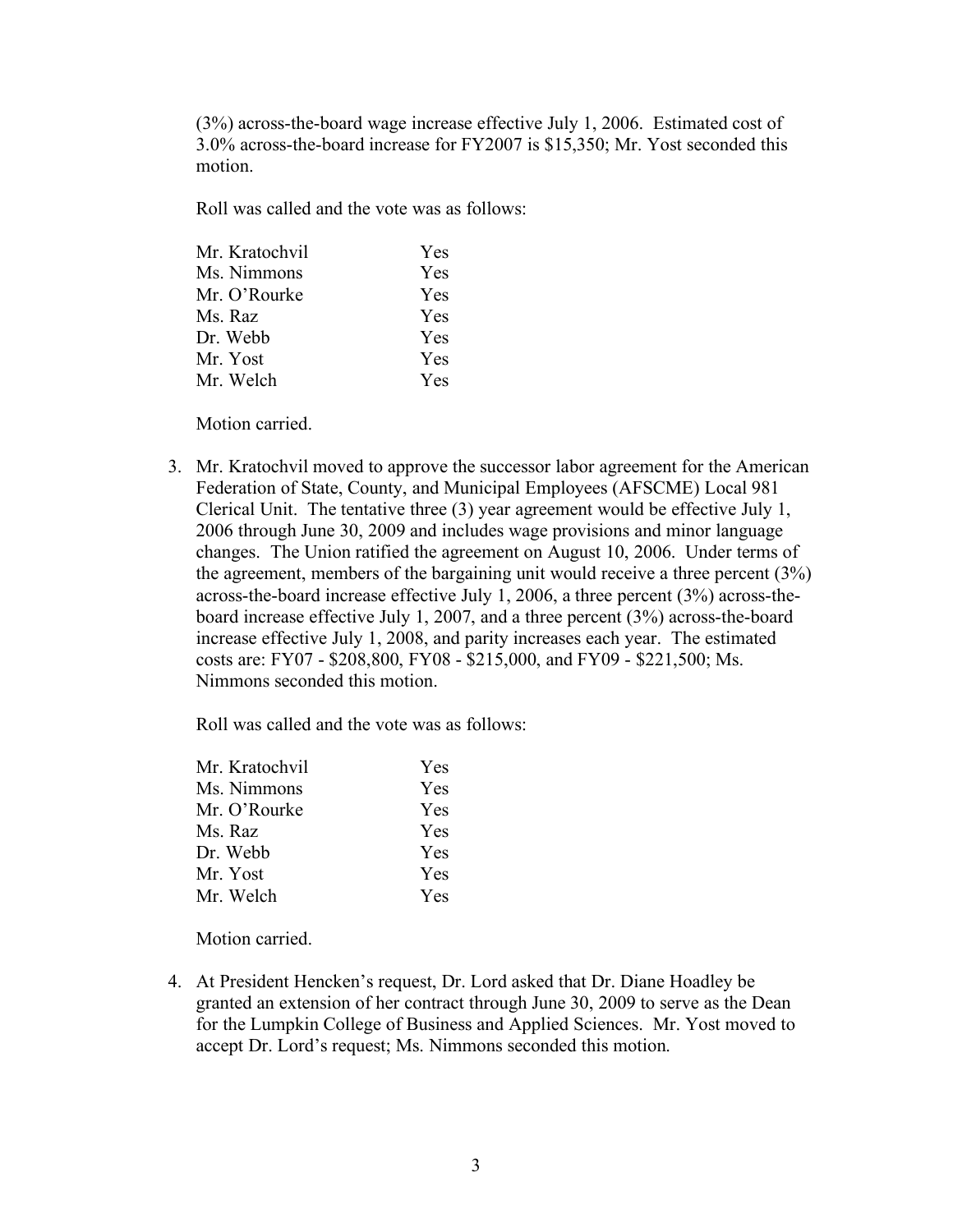Roll was called and the vote was as follows:

| Mr. Kratochvil | Yes |
|----------------|-----|
| Ms. Nimmons    | Yes |
| Mr. O'Rourke   | Yes |
| Ms. Raz        | Yes |
| Dr. Webb       | Yes |
| Mr. Yost       | Yes |
| Mr. Welch      | Yes |

Motion carried.

5. The Board of Trustees received by addendum the Adoption of Open Meeting Attendance Procedures (First Reading). The Open Meetings Act (5 ILCS 120/1.10) was amended by Public Act 94-1058 to expand the definition of "meeting" to include any gathering, whether in person or by video or audio conference, telephone call, electronic means (such as, without limitation, electronic mail, electronic chat, and instant messaging), or other means of contemporaneous interactive communication of a majority of a quorum of the members of a public body held for the purpose of discussing public business; require a quorum to be physically present at the location of the open meeting; and to allow members to attend a meeting by video or audio conference pursuant to rules established by the public body. In order to comply with Public Act 94-1058, the Board of Trustees Regulations Section I, Board Procedures, paragraph F, Board Meetings, is amended.

## **President's Report**

President Hencken distributed the summer school enrollment. This is the only enrollment reported at the end of the semester, because of the workshops and other things going on during the summer. For the second year in a row, our enrollment increased.

President Hencken announced his retirement when a new president is selected and arrives at Eastern Illinois University. Each Board member shared comments regarding his tenure as president.

## **Board Chair**

Mr. Welch reported that the Presidential Search Committee will be announced at the September Board meeting. The committee will be fully representative of the various constituent groups of the University.